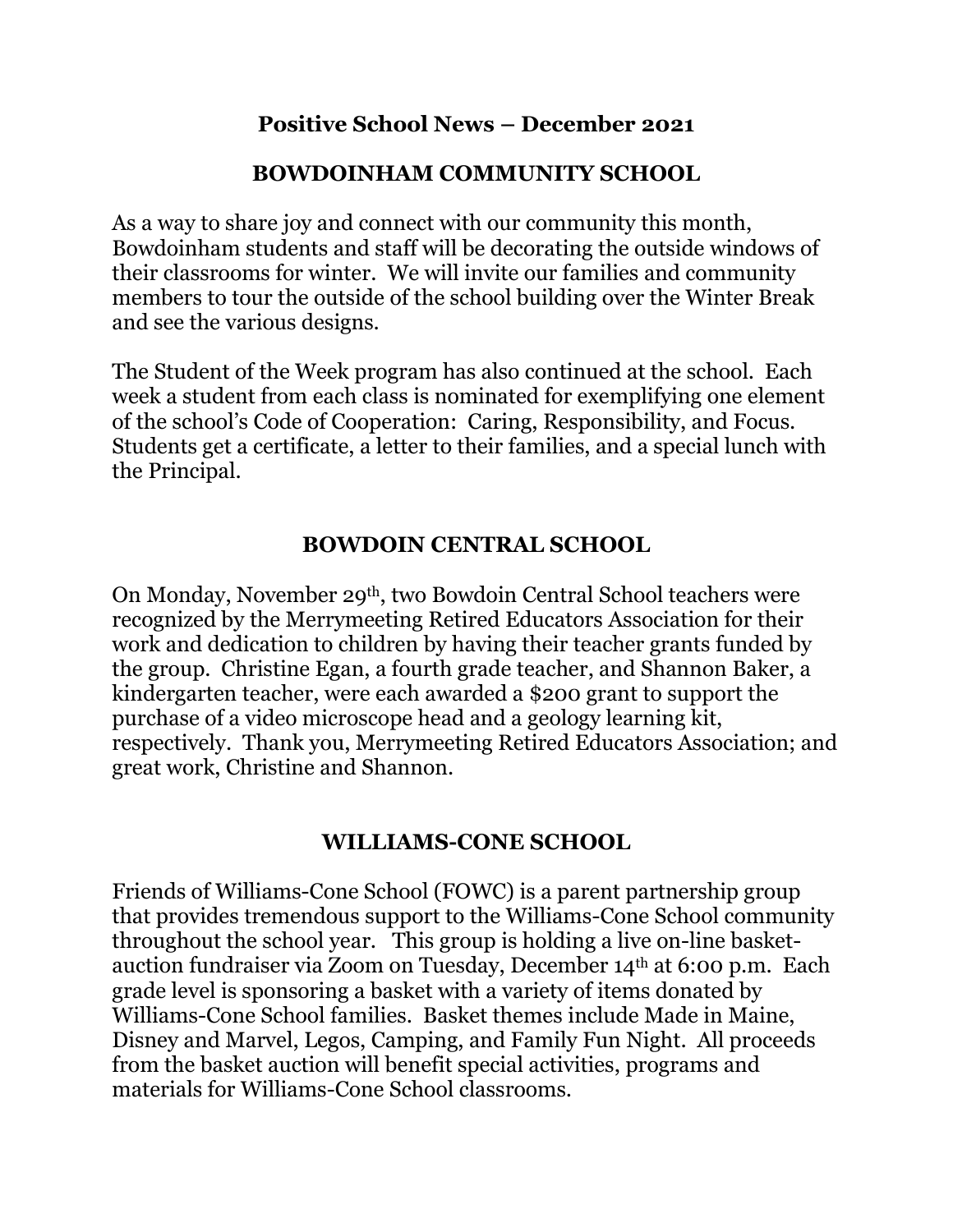## **WOODSIDE ELEMENTARY SCHOOL**

Recently, fifth grade students at Woodside have been learning about both the organization of newspapers and the practice of news-gathering and reporting. While conducting interviews about school-based interest stories, students have been practicing the tried and true tools of the trade, such as keeping a reporter's notebook and learning about the "W's" of a story: Who, What, Where, Why and When. Recently Principal Dedek was interviewed about the history of Woodside, as well as the origin of the Woodside Elementary School mascot, "Wolfie the Wolf." The first issue is slated to come out just before Winter Break One and will include both written articles and a comics section to include students who are interested in story telling through the visual medium.

#### **HARPSWELL COMMUNITY SCHOOL**

The Harpswell Community School PTO will be co-sponsoring a Harpswell Heritage Land Trust Winter Solstice celebration on December 21st. Fourth and fifth graders at Harpswell Community School will be making lanterns to light a path for a self-guided short, easy hike along trails in Harpswell. This is a free family-friendly event to celebrate the beginning of lengthening days and will include a bonfire, songs, hot cocoa and treats.

#### **MT. ARARAT HIGH SCHOOL**

Congratulations are extended to the cast and crew of *Puffs* for a fantastic run from December 3rd through December 5th at the Orion Performing Arts Center, as well as to the Mt. Ararat High School bands for their performance at the Orion on December  $7<sup>th</sup>$  – their first concert in two years! We are looking forward to the January Chorus concert! In addition, Mt. Ararat High School is excited to be restarting Sources of Strength, a schoolwide approach to mental and emotional health across the school. Nearly 70 of our students participated in the Sources of Strength training on December 8th, and we look forward to sponsoring school-wide initiatives of peer support in the months to come.